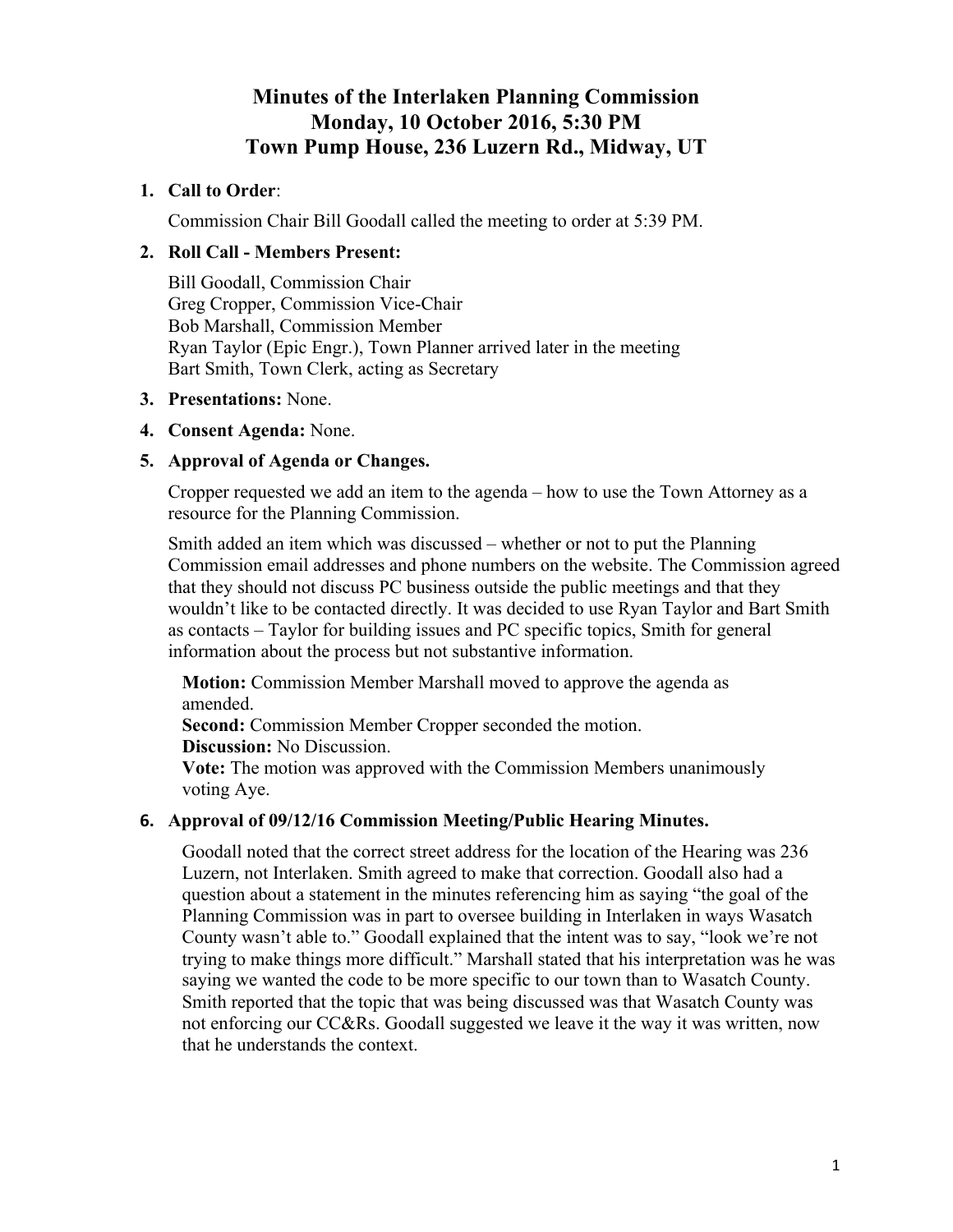**Motion:** Commission Member Marshall moved to approve the 9/12/16 minutes with the address corrected to Luzern Rd.

**Second:** Commission Member Cropper seconded the motion.

**Discussion:** None.

**Vote:** The motion was approved with the Commission Members unanimously voting Aye.

## **7. Water Rights.**

Since Ryan Taylor had not yet arrived, this item was moved up from the agenda. It was formerly item #13.

Goodall mentioned that he added this to the agenda because there was concern over whether we had irrigation rights in addition to culinary rights. Cropper mentioned that he wanted to ensure that our rights were updated to reflect our status as a municipality. As a municipality, it's easier to preserve our water rights, and not as subject to use it or lose it rulings. As a town, we can say, although we're not using this water now, we have growth coming, and may need it in 20 years. In private hands (like the former IMWC) it's not as protected. We requested someone look into this. Greg Harrigan mentioned that this task was assigned to our lawyers who handled the transfer from the private IMWC to the town, but it wasn't clear if it was completed. Goodall reviewed information from the Utah Water Rights website and wasn't convinced the transfer had been completed. His conclusion was that he didn't know enough about what he was looking at to reach any decision. Cropper asked if we had paid our lawyers (Blaisdell, Church, and Johnson) to complete this work, and have they done it properly. If not them, then we need to get somebody to get this done. The two issues (from Cropper) are: do we have any right to use water for irrigation or do we have culinary rights only, and did we convert to municipal water rights. Smith will look into whether our law firm completed the transfer of water rights. If it hasn't been done, we will seek legal help to complete this task or use Epic.

Ryan Taylor arrived and the discussion turned to whether Ryan needed to attend these meetings in person, or if he could conference call in. It was felt that it was good to have Ryan attend in person at this time. Ryan was updated regarding the two outstanding water issues. Epic's approach is to use engineers to do most of the legwork and round up the data, then hand over the information to an attorney. Goodall mentioned that we can only make recommendations to the council regarding using an attorney.

## **8. Open Construction Projects – Epic Engineering:**

Connor road cut – Epic Engineering. Ryan Taylor reported that it was patched, but he hadn't seen it. Bob Marshall looked at it and said it looked like it was patched with material from Home Depot and tamped down. Connor did not have a permit, but were told by Midway Sewer that it was okay to cut the road. This is an education issue. We need to advise Midway Sanitation – they told Connor they could dig a hole, so they dug a hole. Ryan will look at it and make sure it is fixed well. Cropper brought up the issue of the Watts patch – Ryan felt that as far as structural integrity, the Watts patch is fine. Looks-wise, it's not great, but he's seen worse. Over time, the patch should fade away and blend in with the surrounding asphalt.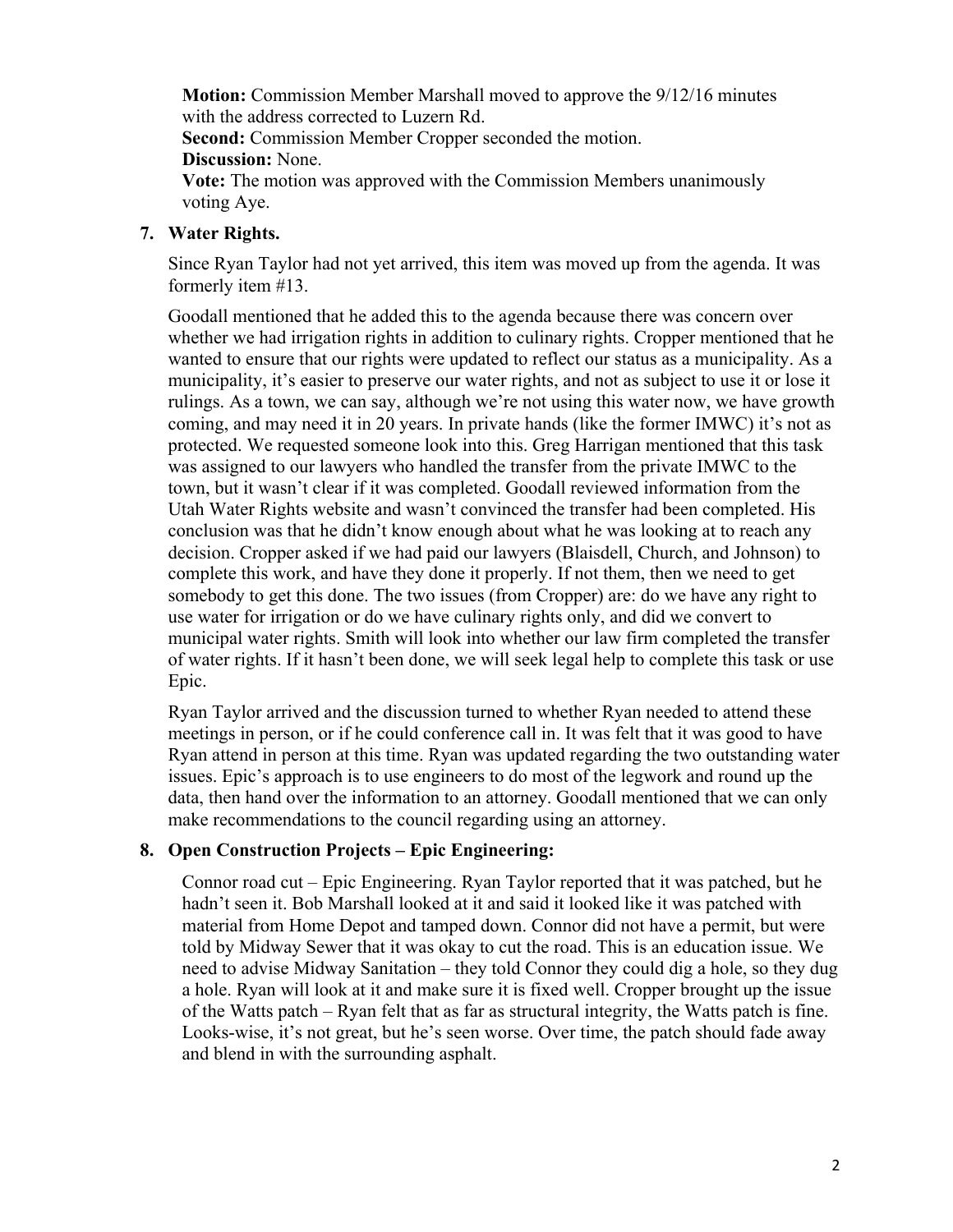Goodall asked who checks to see if these people are following the rules? Is it Epic or is it Greg Harrigan? Ryan – I think it two parts. If they call for an inspection, it's my job. If they don't call, our contracts and our fees don't have us coming up once a day or once every other day just to check on things. Moving forward, if we issue the permit (for a road cut), then we'll inspect it. What I'm not going to know is about the person who cuts the road and we didn't issue a permit and who we are not aware of. Goddall – I think we have two conditions we want to fix. One is the short-term issue, eg, water washing dirt onto the road, but from that point on, like a road patch, becomes a quality of workmanship issue. The timing isn't as critical, as long as you get to look at it. Cropper – if it's a public utility, they're going to be around. If it's a private contractor, then we want to catch it while it's fresh. Ryan- we do have the Connor deposit, I can go look at it and I can give you my opinion, but come April, you won't need my opinion – you'll know if it's a good patch. Goodall – in the meantime, we don't want the people plowing our roads to bust a plow. Ryan – I'll go look at it. Smith mentioned that typically he gets an email or a phone call about an issue in the town. He then speaks with Mayor Simpkins about it, and they decide next steps – issue a warning, or a fine. This happened a month or so ago on the Howard site. Goodall mentioned that he didn't mind reviewing complaints and passing them along to the correct person. Ryan reiterated that to the extent they are there, Epic will say something if they see something. Right now there's four active permits so it makes it easier to catch something if they're up here for an inspection on any site. Goodall reiterated that the issue he was raising was determining what is the expectation for Epic's role in these matters.

#### St. Moritz gas line extension – Epic Engineering.

Ryan had a conversation with Questar and told them we are happy to approve the permit, but this is what I need from you and no one has emailed him back. His office followed up and told them if you want to get it done this season, you better get on it and still heard nothing back. This is for the house that is under the County permit. Questar will hire it out to Tempest, one of their normal subs. Cropper – if they start digging, we'll fine them, because they've been told what they need to do. These were the terms that Bill posted in the agenda:

- Road will be saw cut to minimize disturbed area.
- Asphalt patch will consist of 9 inches of road base and 3 inches of asphalt or match existing whichever is greater.
- Traffic control will be provided to allow residents to ingress and egress with minimal delays.
- Contractor will contact Epic engineering for inspections prior to asphalt.

Rydalch Application – Bill - they were told that they had to pay fees, the app would get processed but it probably wouldn't get approved by the Planning Commission and it was also unlikely that it would get approved through an appeal. They haven't submitted anything to Epic. Ryan – Rydalch's argument for the project was that he wanted to make it so the snow wouldn't pile up against the building and the windows, and if he couldn't fix it for all the windows, there was no point in doing it. Goodall – we did get back to him and give him an alternative way to do it, but haven't heard his response.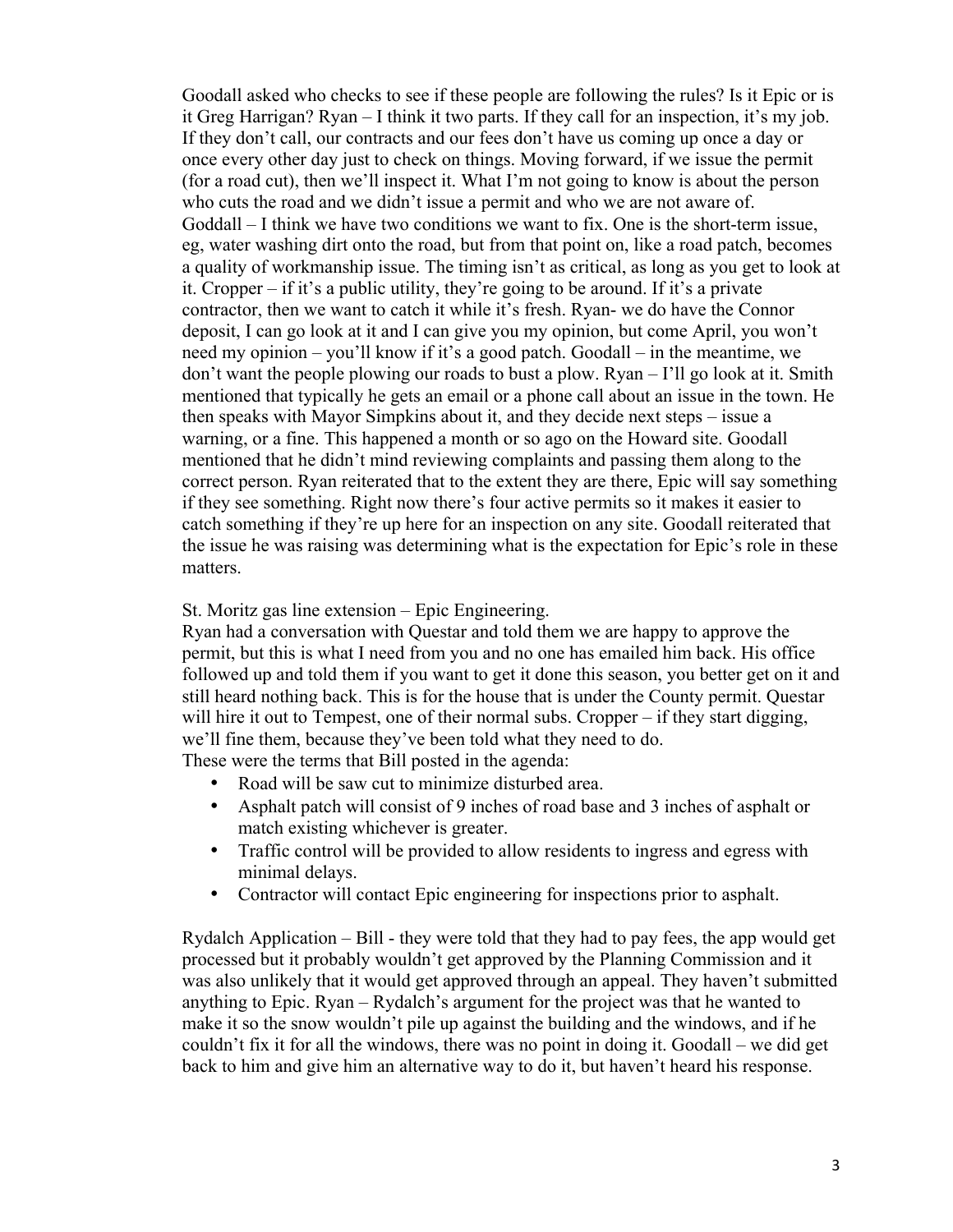The discussion turned to a general conversation about the permit process. In Rydalch's case, the applicant was saved time and money through an informal review. Goodall mentioned that Epic should be the one to decide whether to charge for a review, eg a site plan review. Ryan agreed. If he can tell in 30 seconds that the permit wouldn't get approved, there's no need to charge \$200 for a site plan review. Cropper – this brings up a process question. Can you jump straight ahead to a variance application before you've been denied? He knows that in Cottonwood Heights, for example, you can't. You have to go through the normal process before you have the right to go to the Board of Adjustment for a variance. But in Park City, their process allowed you to jump ahead. This is an issue we should put forward to our Town Attorney. Goodall suggested that for now, until we know otherwise, we should just follow the process. Cropper mentioned that in some situations an applicant was told by the Park City planning commision to make a request writing for a decision now. Then the PC could deny that application based on lack of information. This is a way to expedite the process for an appeal. Marshall suggested we speak to Rich Miller, our Appeal Authority, and ask him how it worked in Park City, then possibly incorporate it into our process. Cropper – does the Board of Adjustment person get paid? Goodall – it's not in the code. Cropper and there's no provision in the Ordinance to pay Rich. It wasn't clear whether Rich was expecting to get paid. Cropper will ask him.

#### **9. Open Permit Applications – Epic Engineering.**

Rydalch Application – Bill - they were told that they had to pay fees, the app would get processed but it probably wouldn't get approved by the Planning Commission and it was also unlikely that it would get approved through an appeal. They haven't submitted anything to Epic. Ryan – his argument for the project was that he wanted to make it so the snow wouldn't pile up against the building and the windows, and if he couldn't fix it for all the windows, there was no point in doing it. Goodall – we did get back to him and give him an alternative way to do it, but haven't heard his response.

The discussion turned to a general conversation about the permit process. In this case, the applicant was saved time and money through an informal review. Goodall mentioned that Epic should be the one to decide whether to charge for a review, eg a site plan review. Ryan agreed. If he can tell in 30 seconds that the permit wouldn't get approved, there's no need to charge \$200 for a site plan review. Cropper – this brings up a process question. Can you jump straight ahead to a variance application before you've been denied? He knows that in Cottonwood Heights, for example, you can't. You have to go through the process before you have the right to go to the Board of Adjustment get a variance without going through the normal process. But in Park City, their process allowed you to jump ahead. This is an issue we should put forward to our Town Attorney. Goodall suggested that for now, until we know otherwise, we should just follow the process. Cropper mentioned that in some situations an applicant was told by the PC to make a request writing for a decision now. Then the PC could deny that application based on lack of information. This is a way to expedite the process for an appeal. Marshall suggested we speak to Rich Miller, our Appeal Authority, and ask him how it worked in Park City, then possibly incorporate it into our process. Cropper – does the Board of Adjustment person get paid? Goodall – it's not in the code. Cropper -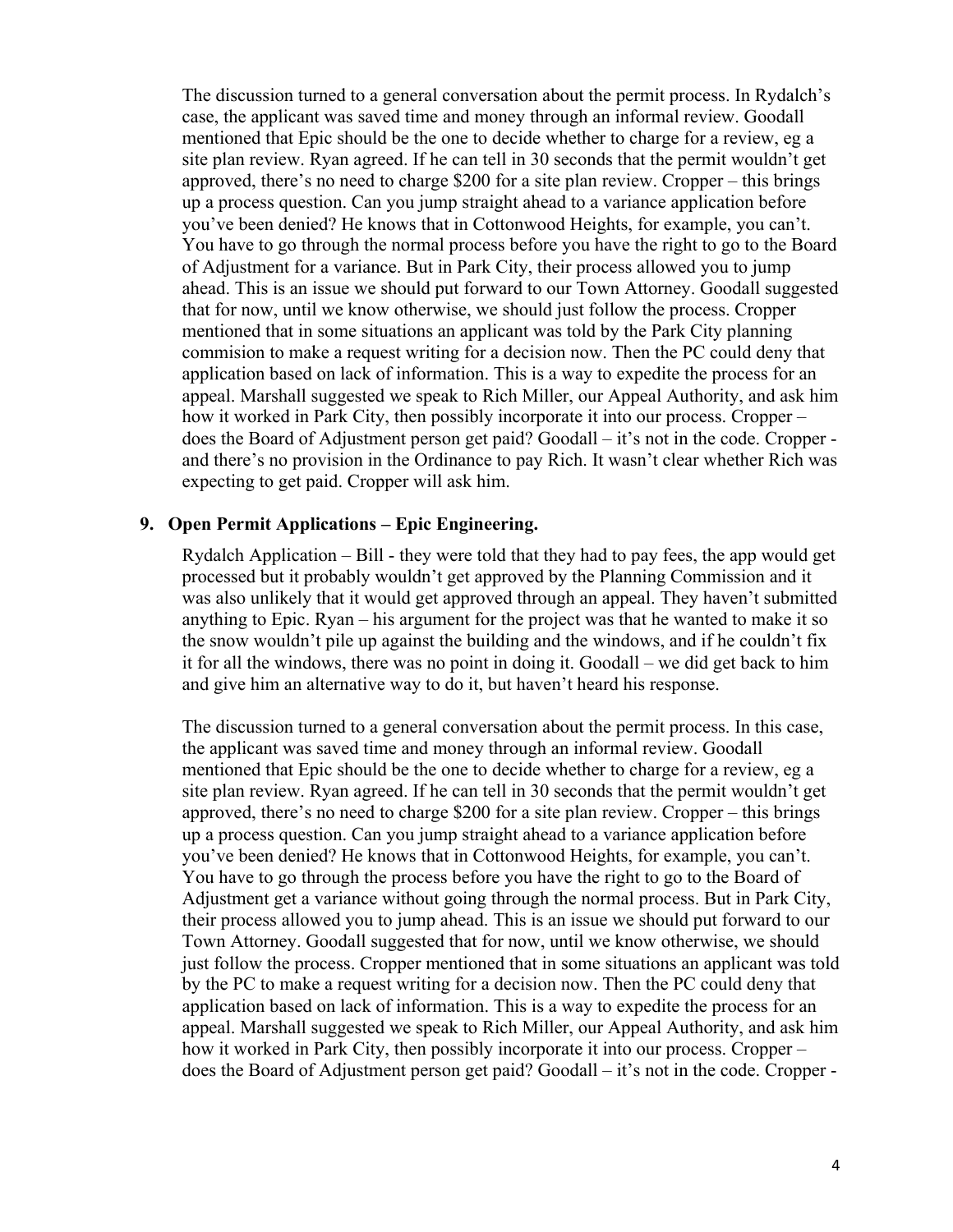and there's no provision in the Ordinance to pay Rich. It wasn't clear whether Rich was expecting to get paid. Cropper will ask him.

Ryan on the issue of whether Epic charges fees for an application - if it comes before the Town Council, he needs to charge for all the review fees – structural review, code review. He has to narrow down the issue for the Council to approve it. Goodall disagreed – if you're in the process of doing a review, and you see the site plan and say nope, I think it's fine for you to stop right there and come to us and say we have this issue with the site plan. Cropper – the Board of Adjustment can limit their review to one issue and say this doesn't approve the project, but just this one issue, eg the side yard issue, then it goes back for full review. Rich may be able to tell us if we can do this. Ryan agreed that this was a kinder and friendlier approach. Cropper – this is a Town Attorney issue, and a Town Council issue if they decide to amend the Ordinance to provide for that. Goodall thinks we should wait on this issue because there is already a lot of work to do. Ryan accepted the direction to start the review and if he finds a problem, stop, and discuss the issue here with the Planning Commission.

#### **10. Letter to Utilities.**

Goodall – who writes the letter to the utilities? Cropper – it's a mayor thing. The next Town Council meeting is next Thurs. Cropper – the 3 possibilities are you (PC Chair), the mayor , or the Town Planner – getting a form letter out to all the providers. Ideally the letter would be from the mayor on the town letterhead. A simple letter stating the permit requirement through the Town Planner and reference to the town ordinances, which govern building in the town. Ryan – we're going to require an excavation permit. Goodall – we don't have an excavation permit for the road right-of-way. Cropper – any construction within the town requires a permit. Goodall will compose a draft letter. Smith mentioned that there are remaining titles that need to be revised. Goodall mentioned that there are companies that will do this for a town. Amazon may have a service that does this. Goodall will send Smith a link to a company that does this.

Ryan mentioned that the standards Epic uses are the ones listed above in these minutes for the Moritz gas line road cut. Cropper mentioned that the applicant should contact Epic prior to work and find out what the current standards are.

#### **11. Building Permit Application Revisions:**

- Need to add Questar contact information to building permit instructions. Smith will add this to the building permit application. Marshall asked if we need to include Century Link. Their lines are overhead and wouldn't require digging.
- Revise the list of do's and don'ts for the owner and builder and excavator to read and sign. Our current building permit application has a list of things that the owner must agree to before beginning construction in Interlaken. Goodall asked if the people who are actually doing the work are made aware of this list. Smith stated that it is the homeowner who is ultimately responsible, and Cropper mentioned that a lot of times the contractor is not even on board yet at this stage of the process. When the owner signs the agreement, he is signing for everyone who works under the permit. Goodall suggested that all the things that have to happen at the construction site should be posted. Ryan mentioned that after you get the owner to sign, there's a fine line when we start doing the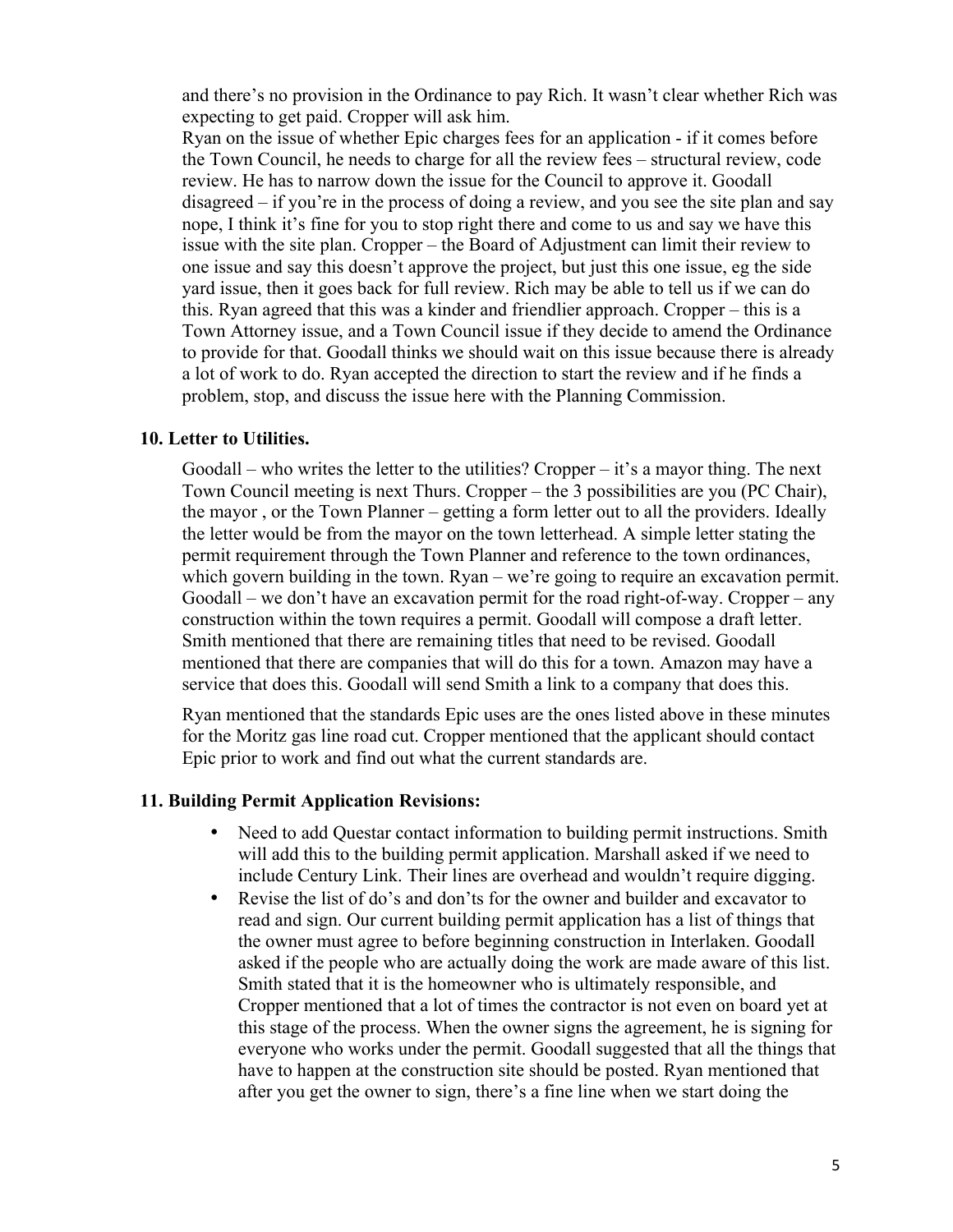owner's job. If the owner signed it, and he didn't do his job, we have a process for that – a stop work order and a \$1,000 per day fine. Cropper – if the list of do's and don'ts is adequate and the owner signs it, that's good. When professionals come to us, they can see that list as well. Goodall – I'd like to see the contractor sign it. When a contractor is engaged, they have to confirm they have a license, and at that time, they can also present the rules and regulations. Cropper – they wouldn't need to sign it, since they work for the owner. Ryan – I'm less concerned about getting the signature, but we could attach it to the building permit. Cropper – the issuance of this permit means that you've read them and you understand them. The question was also raised whether our current list of do's and don'ts is adequate. Ryan will attach the current list, and update it as the list changes. Ryan suggested that we should put as much as we can in the permit and design documents, keeping that information out of the codes, so it's easier to revise them.

Reminder to park off street during winter months because of snow plowing. Should we send a letter to remind owners and contractors? Smith – we haven't established a communication link with the contractors. At dig time, we could send a reminder to the owner and contractor about the list. Smith read two items from the current agreement:

2. The owner will provide the name and phone number of their contractor/builder (if used) on the application. The owner will further agree to provide their contractor/builder with a copy of this document. The property owner agrees that they, the property owner, are the ultimate responsible party for compliance with all Land Use and Building Ordinances of the Interlaken Town.

6. The property owner must advise contractors that their vehicles must be parked off the road, especially in winter months.

Cropper asked if the earlier parking issues at job sites have been resolved. Ryan's take was that the Howard site was in compliance after resuming work, and at the Connor site, now that they've put in a driveway, they wouldn't be parking on the street anymore. To summarize, Goodall asked, should we send the contractors/owners a letter, do we have Ryan's folks remind them that winter's coming and you need to be ready to be off the road? Cropper mentioned that in the past the IMWC sent out an email reminding folks and especially construction crews not to park on the roads during the winter months, at least 3 feet off the asphalt. (Smith – commented 11/23/16 - Note that Municipal Ordinance, enacted on 11-7-16 is even more restrictive – prohibiting parking in the road right of way from November  $1<sup>st</sup>$  through April 1st.) Smith will send out a reminder to the town.

#### **6. Title 9 and 11 Code Review Status, Building Application/Permit Instructions.**

Goodall handed out a chapter list for Titles 9 and 11. He noted that there are references in Title 9 Building and Construction for permit fees, a site disturbance permit, and a final completion deposit, but the building permit is buried in Title 11 Land Use. You really have to study this to find what you're looking for. His question is what should be in each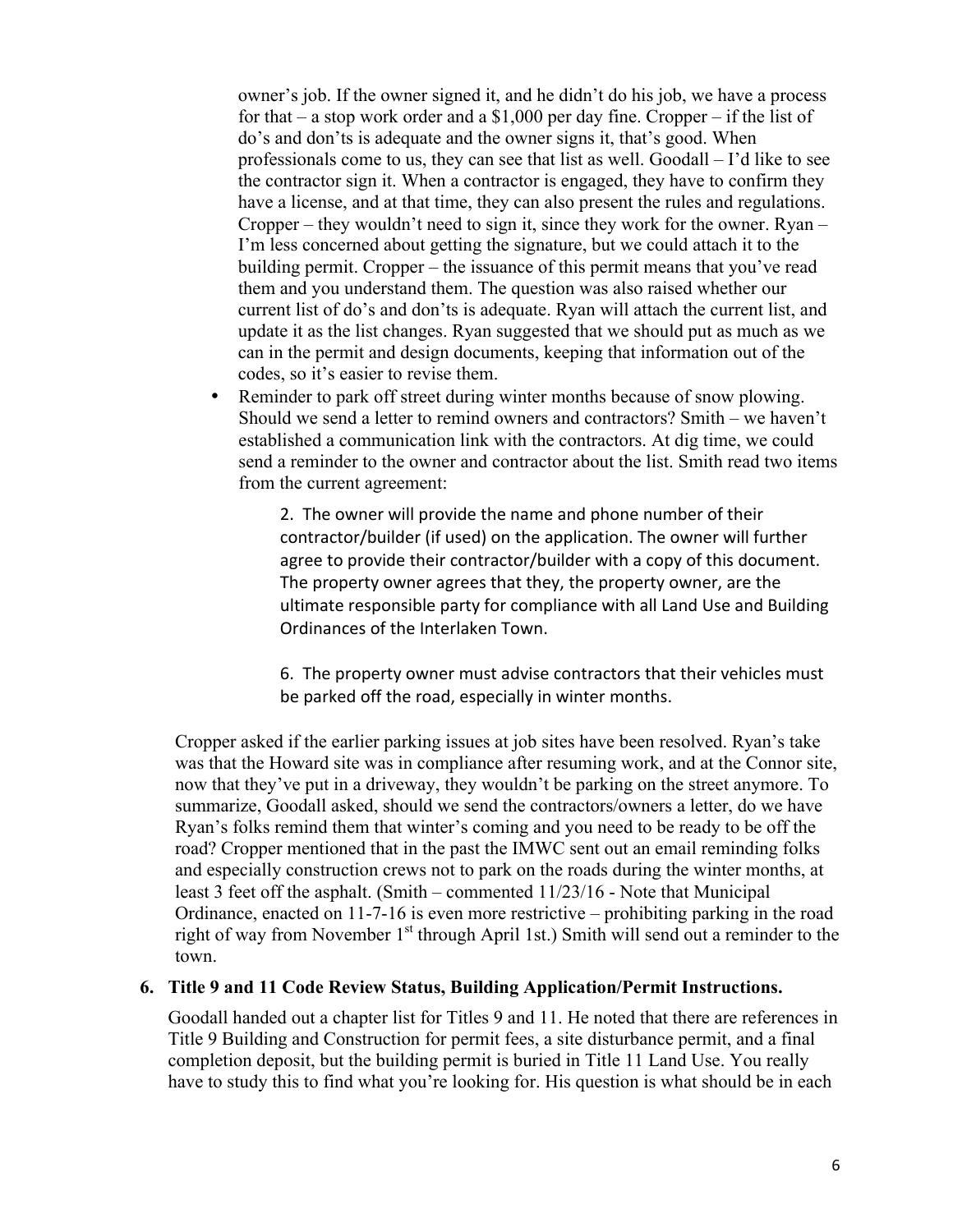of these titles, and how do we figure that out? He doesn't think anything other than the zones and the land use administration should be in Title 11. Cropper – once you get your project approved, Title 11 shouldn't have anything to do with anything that comes after approval of council. Goodall – right now there's a lot of rules within Title 11 – residential zone, municipal zone, supplementary requirements, sensitive lands overlay zone about setbacks and corner lots. Cropper – that's proper. It goes in the zoning stuff. Goodall – there are more supplemental requirements than residential or municipal requirements. Some of the supplemental requirements and sensitive lands overlay zone requirements apply to the residential and municipal zones as well – they should go in there. There's a bunch of them, not just a couple. Goodall organized references to section titles into an excel spreadsheet. He discovered that about 85% of the subjects fall into 17 headings, but the part on signs is the longest part of the entire code. There's more detail about signs in our code than anything else. Smith – we could have spent two months editing this or just go with the way it was, using the Midway code. Goodall's concern is that there's no chapter on building permits, and you have to dig for this information. Smith – some things were left out intentionally, because they're dynamic, like what's the process for getting a building permit. Goodall – it's in here, it's just buried in different chapters. Cropper brought up his concern that we need legal advice in these matters, e.g. what can we put in rules and regulations vs. what belongs in the code. He feels we are vulnerable as a town to litigious parties. He noted that in other towns, the town lawyer is present at all the town council meetings. He's seen cities in court, all the way up to the supreme court and it's cost them \$250,000 and the insurance didn't pay, because they screwed it up, they were being capricious or arbitrary, or violating their own ordinances. We need to know what we don't know, and right now we don't know what we don't know, but I have a sense, and we need some guidance. Ryan – for smaller towns, like Daniels, they don't have money in the budget for a lawyer to be present at the meetings. We can go to ULCT for free advice or our lawyer to review the work done here, and get answers to the questions that have come up. Marshall – we don't have spending authority, but we could bring these issues up to the council and have them decide whether to spend the money. Cropper – right now it's particularly important because we're building our codes, our processes, and procedures. Goodall – how do we get this done? Maybe we want to separate out action items for the attorney. Cropper – we can't call the attorney without the authority of the council. Smith – we need a list of questions – that will tell us how much attorney time we are talking about. Goodall – can we ask questions as we go along, or do we need to finish our edits of the titles and present the suggestions all at once to the attorney? If someone could just tell me here's what needs to be in Title 11, and all the rest of this could be someplace else, I would take Land Use and make it simple as possible. And then there's a whole bunch of rules about construction and permits – I'd put it under Building and Construction, and I'd be sure they weren't duplicated. Cropper – that's what we're doing here with our Title  $9 & 11$  reviews – as long as it's in an ordinance somewhere, we can organize it how we want to. Smith – what's your goal here, is it to make it more elegant? Because I don't think we have \$1000 to make it more elegant. Is it to ensure legality? I think that would be the more important question – to make sure what we have is in good legal standing. I understand the drive towards simplification, but to what extent? I'm not just talking about legal expense, but your time as well. Goodall – I don't mind putting my time into it. Ryan – a question we could ask now is a guidance question – we're going through and simplifying the chapters, we'd like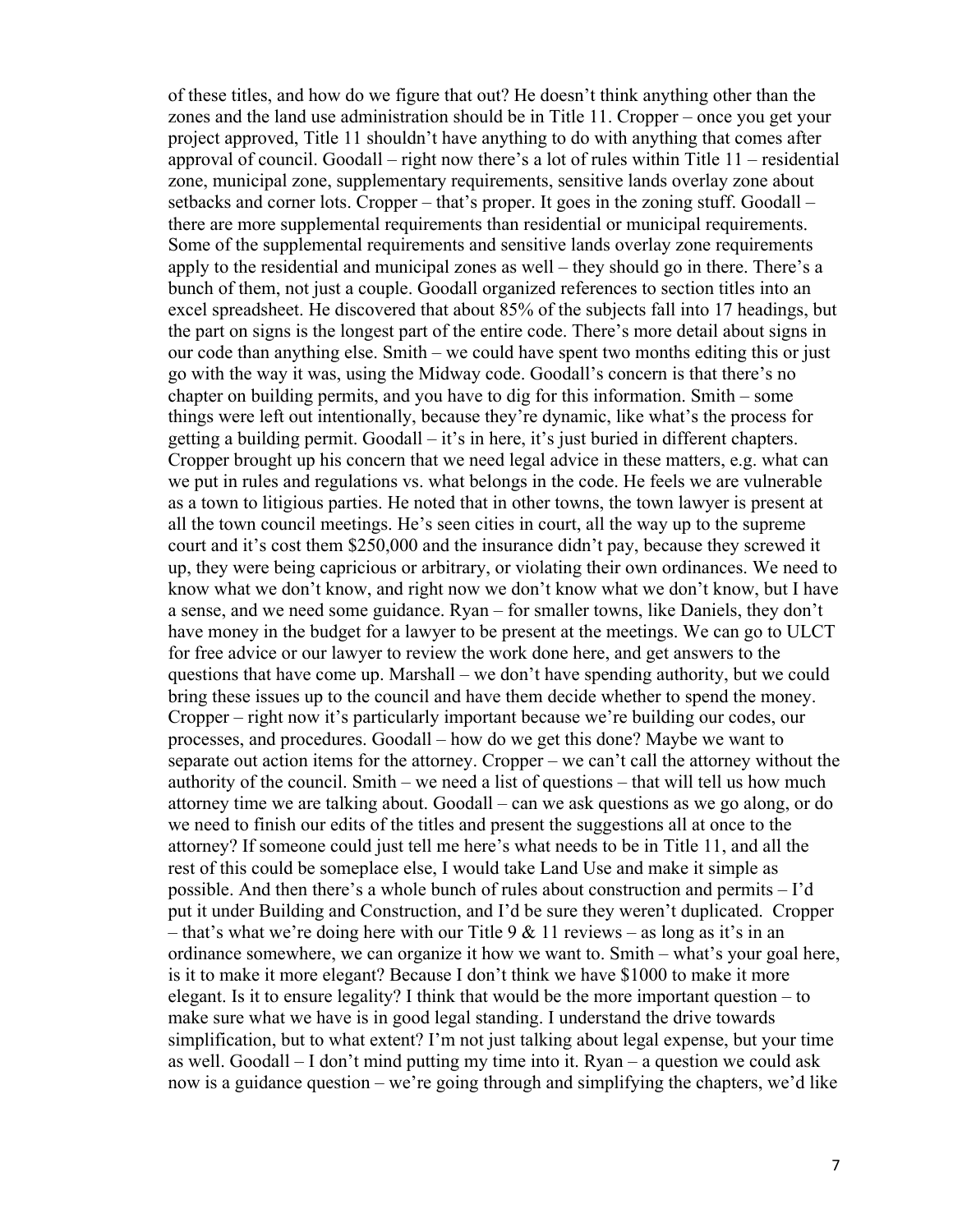to move a lot of things out of the ordinances and into resolutions, and documents that could be modified over time, what do I need to leave in the code and what can I take out of the code? Goodall – my question is about what goes in Title 9 and what goes in Title 11? Can we get guidance as to a general overview – land use is about this kind of stuff, and building and construction is about this kind of stuff, so we don't have it in two places. Cropper – we could give the lawyer a redline of the title and say here's what we're planning on deleting and here's what we're planning on putting in rules and regulations on a website that's more fluid. And they can easily identify that and may say don't mess with that, there's a case on that, instead of just giving them our books and saying what do you think? Marshall – does it matter what we're moving between 9 and 11? Cropper – As long as it's in the ordinance it doesn't matter where it is. Marshall – so can we move all that stuff that Bill mentioned. Cropper – yes, the question is taking it out of the ordinance and putting it on the website only as a rule. Smith – what if you asked the council if you could invite the town lawyer to a PC meeting for 2 hours? After you've gone through the documents and have a list of issues to address, you are all here, the lawyer is here, ask him a bunch of questions. It's a fixed cost for the council to consider. Cropper – or get him on the phone, he's in Salt Lake Valley. Bart – yes, you don't want to pay for travel time. I'm guessing that approach with a fixed number would go over easier. Goodall – I'm there. I don't want to waste another 20 hours without getting some kind of answer. Cropper – as long as it's in the ordinance, you're okay. Cropper – a couple questions we need to ask the lawyer is the zoning map question that came up last meeting. We have to have a zoning map and I think there's a time limit and if you don't it, your ordinances aren't valid. We need a zoning map that has residential and municipal zones, as well as the sensitive overlay zone. Smith – I can look into whether we have that map. I'm certain we have a map with all the municipal lots on  $it - I$  just have to find it. I could take a picture of it. The sensitive overlay zone is based on slope. Goodall – right now we are saying any lot that's over 25% is in the sensitive overlay zone. Ryan – the way I was doing it was, if you're disturbing an area over 25%, the sensitive overlay applies. As long as you're not touching the portion of your lot that's 25% or greater, the sensitive overlay doesn't apply. Goodall – how about springs and wells, and sensitive overlay in terms of water flow. And we're supposed to look at a 100-year flood plain, water-fall, and determine which of our drainage ditches really are for drainage. Ryan – we looked into that and according to records we don't have any floodplains. Goodall – my point is that embedded in here are references to go to different maps and references but they're not included. Let's start with the zoning map and the slope map. Cropper – we want some big ones here hanging on the wall and available on line. Ryan – I have the updated slope study map done, but let's add the source protection zone, and the zoning map and put it all on one map. Cropper – the overlay could be a different color on the same map. Ryan – do you want me to put it all on one map? Goodall – why don't you take a look at it, recommend something to us and we'll take a look at it. Cropper – whether it's a one or two pager, if it gets too complicated on a single page. Goodall to Ryan – how you described your implementation of the 25% sensitive overlay zone is not how it's worded in the ordinance. Cropper – all planning commission review, town council review, and board of adjustment review has to go into our ordinances, up to the point where you start to pound nails. Anything that occurs after that, you can take out. Goodall – I'm going to start by putting the chunks that deal with the same things in one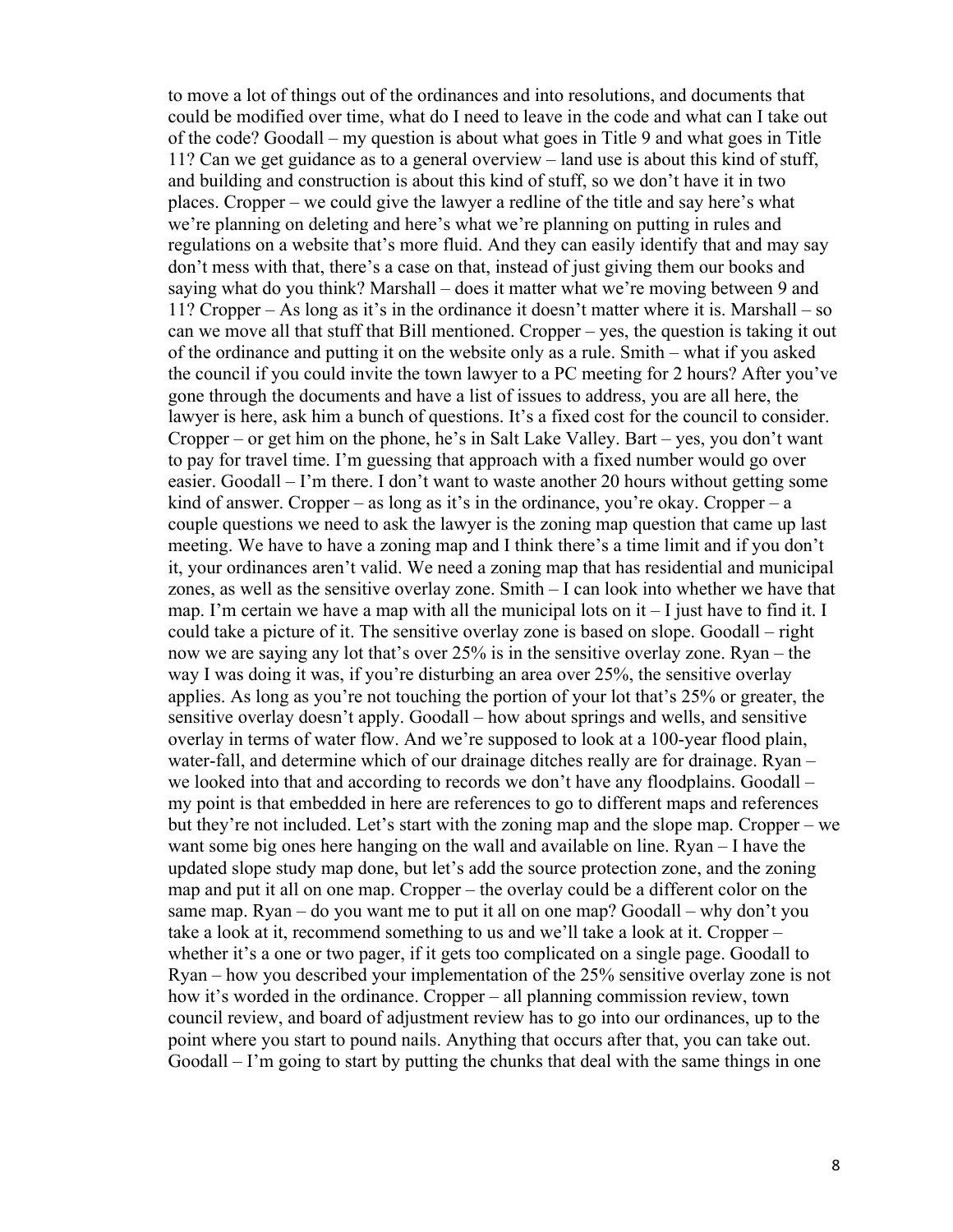place. Right now we have rules that are reiterated 2 or 3 times, or in some cases are conflicting.

#### **7. Excavation Permit.**

Goodall - We do not have an excavation permit in any of our codes. We have a site disturbance permit and yet we used an excavation permit with Watts. Our Town attorney pulled it out of someplace. Do we want an excavation permit, or do we want one building permit which covers excavation, site disturbance, and building? Cropper – to Ryan, do you have one general permit that covers everything? Ryan – if you want to do something in the public right-of-way, it's called an excavation permit, and a land disturbance permit is something that happens on your property. If you're building a house, a land disturbance permit is built in to the building permit, because you're disturbing land to build a house. You don't need 2 permits to build a house. Cropper – but if you're not building a house, you don't need that full thing. Ryan – if you're building a retaining wall that's a certain size, you need a site disturbance permit, as the code is written now. Goodall – we don't have a form for a site disturbance permit. Cropper – we used that one for Watts because it was an emergency – I didn't love that form. Ryan – I had some issues with it too, but it worked. Cropper – the council doesn't have to worry about that one, I think that's administrative, not legislative. Goodall – I want to suggest then that we develop a rightof-way work permit, whether it's excavation or not. If you want to work on our right of ways, you have to do something. Ryan – I would agree, although I don't know what else you would do besides excavation. Goodall – could you find an excavation permit that you like that you could recommend to us? Ryan – okay. I would recommend that if someone is not excavating, there's nothing else they could be doing that would require a permit. He considers excavation as any time you move a shovel of dirt. Daniels did a large resurfacing project on their roads. They asked Ryan if they should require a permit for the contractor. Ryan's response was that whatever they charge for the permit would just bump up the price of the bid. Cropper – what permits do we provide? A building permit, a site disturbance permit? Goodall – just building, one for new buildings, and one for renovation and demolition, but they're the same. I was thinking you may want to break out site disturbance. But if someone has already built their house, do we want to control whether they dig in their yard or not? Cropper – every other town does, if it's significant. Smith – Connor wanted to dump tons of dirt in a neighbors yard, and the way we prevented it was by saying the person accepting the dirt would need a site disturbance permit. They could have a 10 foot pile of dirt, and it would be on the roads before you know it. The question was raised – what are the criteria for requiring a site disturbance permit? Should it be based on square footage or cubic yards of dirt moved or other criteria? Right now, it sounds overly restrictive – if you disturb 10 sq feet of dirt, you need a permit. How about a driveway? If they don't extend the driveway into our right of way, do we care? Goodall – if they've already put in a driveway, according to code, and they want to pave it, do we care? Smith – what if they want to put in a 600 sq foot concrete patio? Goodall thought this case was covered. He suggested we make a list and felt it would be much clearer than what we have now. The group agreed that the 100 sq foot criteria was too restrictive. Cropper mentioned his future plans for a patio, and felt that he shouldn't be able to do it without going before the planning commission because it's going to be a huge cut into the mountainside. Goodall – can we decide what needs to go into the site disturbance permit and can we make it a subsection of the building permit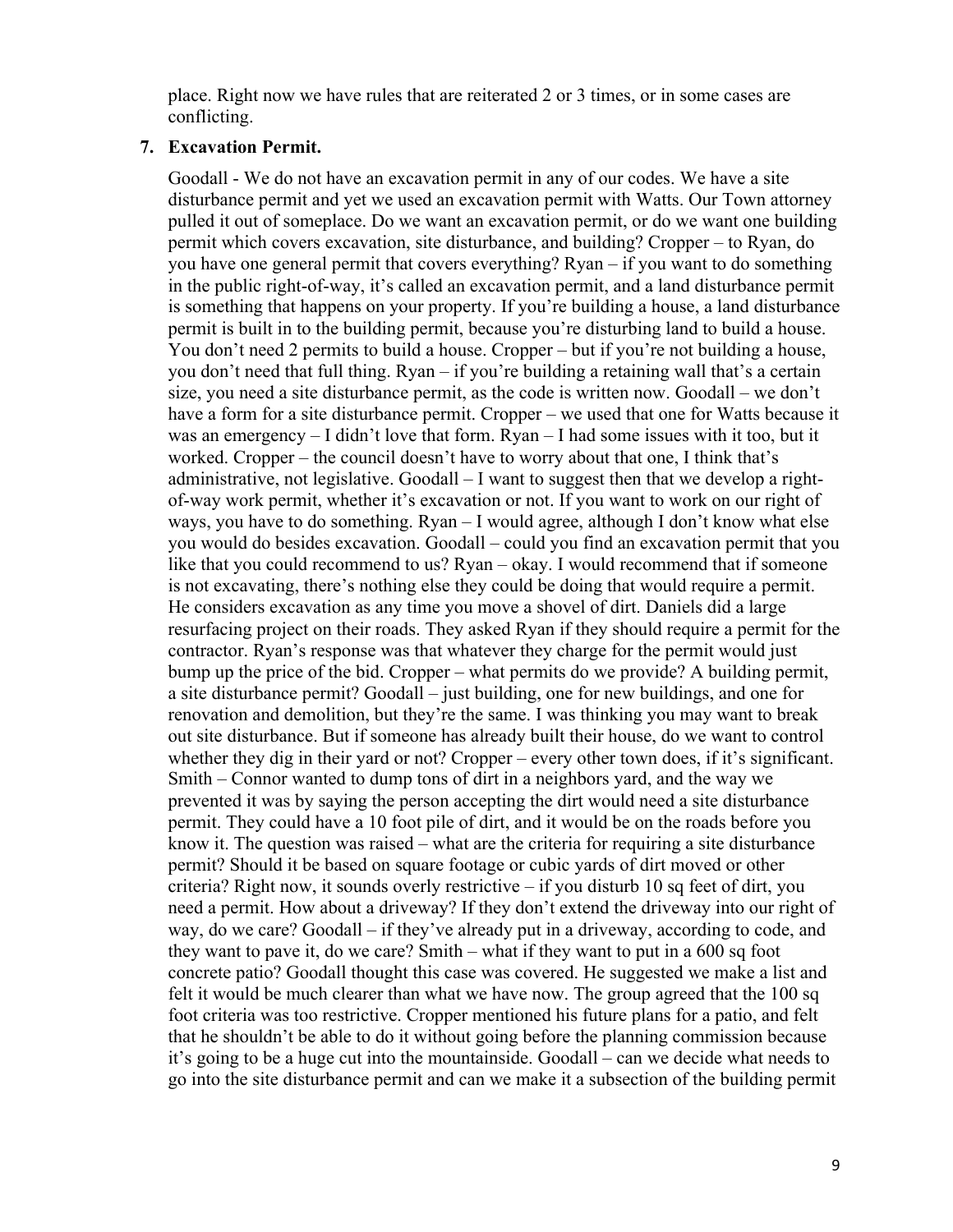or do we need another document? Ryan – Riverton has a pretty good site disturbance permit and explanations of when you need it and when you don't. Ryan previously sent out another document related to this topic that is known to be in compliance regarding water drainage. Marshall brought up the issue of whether a permit would be required to resurface a driveway. It's not clear in the code. Goodall suggested that we create a site disturbance permit while we're creating an excavation (right-of-way) permit. Smith recommended that the code be changed as well to conform to the permit requirements. Ryan's take on the driveway issue was that if you dig it out, you need a permit. If you're not disturbing it, just covering it, you don't need a permit.

#### 8. **Other Business.** Town Attorney and Town Planner Consulation.

Cropper brought up the importance of getting council from our attorney. We don't need him to attend the meeting, but right now we need advice. Cropper - when we're redoing our ordinances, when we're talking about our procedures, talking about the zoning map, these kinds of questions – we do have to consult with these people otherwise we're just guessing. Ryan – call David Church and the ULCT and see how far you can get with them. They can answer a lot of these questions, up to a point. Smith - It's not clear whether we joined yet. Cropper – did we ever accept the engagement letter from Tim Bywater's firm? The group discussed the need to add line items to the budget for monthly fees for Ryan as well as the Town attorney for Planning Commission consultations. This should be brought before the town council. Goodall – until we get a proper review from a lawyer, we should go with what we have in codes. Cropper – and what we have right now is problematic may be illegal. Smith – we currently have \$4500 in the budget for our Town Attorney for our fiscal year, July 1, 2106 through June 30, 2017. We didn't budget for a town engineer, we only accounted for the fees paid by those who are building. The issue was raised whether permit application fees paid to the town could in part pay for Ryan's time. We should have a line item for Town Planner or Town Engineer. Cropper – once we've developed all the systems and forms, the Town Planner should be paid out of each project. It's the upfront items. Goodall proposed we ask for \$2000 for the next 6 months for Epic's consultation fees. Ryan – for \$2,000 over 6 months, he could come to meetings and provide some guidance. For \$2,000/month for 3 months, they could produce the forms. Smith to Goodall – you should come to the council meeting to discuss. If you can't come, send me a list of things you want Ryan to be able to do. I can advocate for it, but they will want to know what we're asking him to do.

#### **9. Review of Planning Commission Calendar.**

The commission agreed to the following dates, the  $4<sup>th</sup>$  Wednesday of the month:

November  $30<sup>th</sup>$ , Wed., 5:30pm December 28<sup>th</sup>, Wed., 5:30pm January  $25<sup>th</sup>$ , Wed.,  $5:30 \text{pm}$ The cutoff date for a building application review would be the  $2<sup>nd</sup>$  Wednesday of the month.

## **10. Summary of Action Items.**

- Smith will research and find out if Blaisell, Church, and Johnson have completed the transfer of water rights from the IMWC to the Town.
- Ryan Taylor will inspect the Connor road patch and see if it was done correctly.